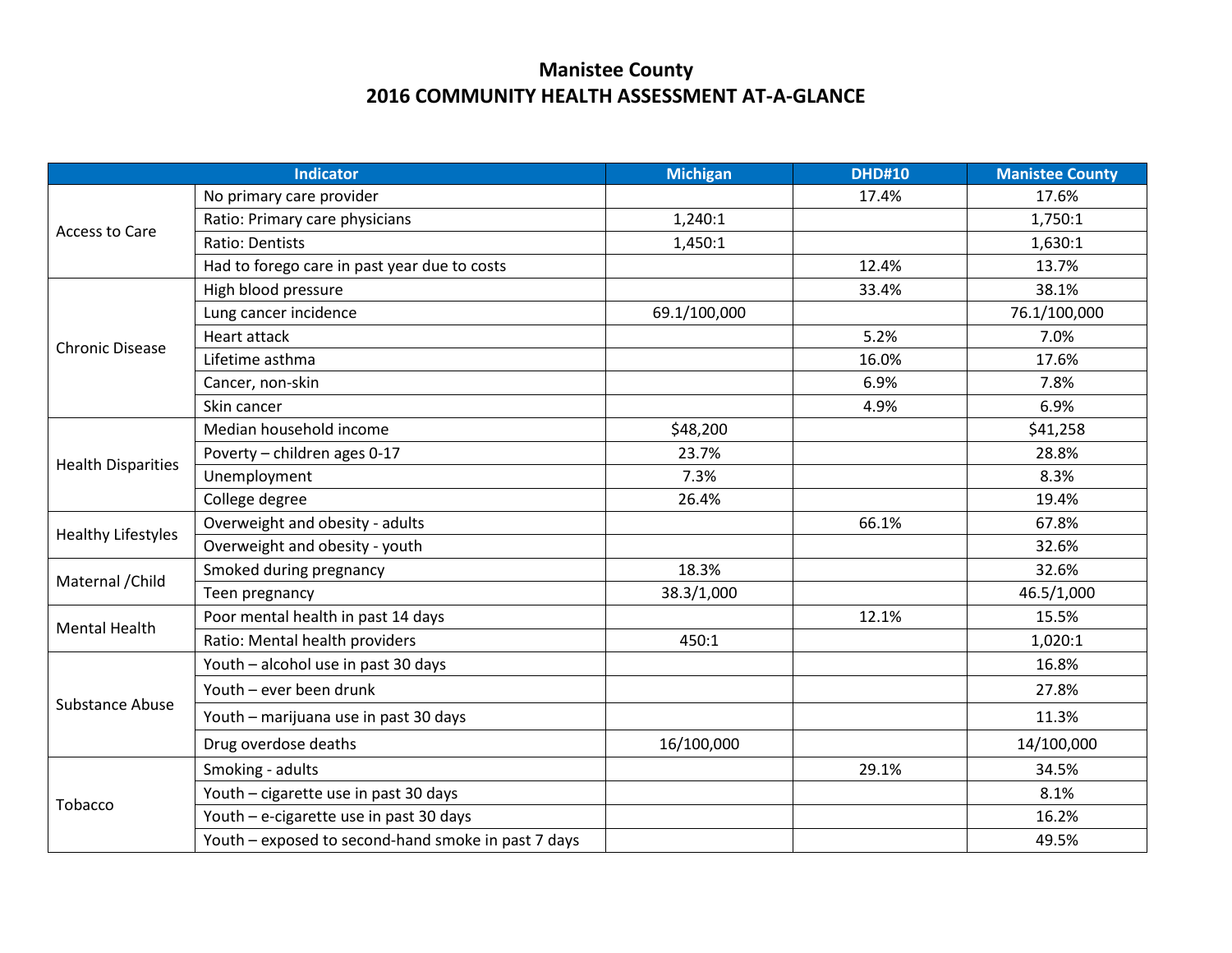Sources: District Health Department #10, US Census Bureau, Michigan Department of Health and Human Services, Michigan Profile for Healthy Youth, County Health Rankings.

## **Community Survey**

| <b>QUESTION</b>                                                                        | <b>Manistee</b><br>$N = 165$                                                                                                                                                                                                                                                   |
|----------------------------------------------------------------------------------------|--------------------------------------------------------------------------------------------------------------------------------------------------------------------------------------------------------------------------------------------------------------------------------|
| What are the most important factors<br>needed for a healthy community?                 | Access to health care, including primary care, specialty care, behavioral health, or dental care<br>1.<br>Good jobs and healthy economy<br>2.<br>Access to affordable, healthy food<br>3.<br>Good schools/ high value on education<br>4.<br>Safe neighborhoods<br>5.           |
| What are the most important<br>community health problems in the<br>county you live in? | Substance abuse (alcohol, illegal drugs, prescription drugs)<br>1.<br>Overweight and obesity<br>2.<br>Chronic disease (heart disease, cancer, stroke)<br>3.<br>Mental health issues<br>4.<br>Lack of access to primary, specialty care, behavioral health or dental care<br>5. |

| <b>QUESTION</b>                                                                                                           | <b>ADULTS</b>                                                                                                                                                                                                                                              | <b>OLDER ADULTS</b>                                                                                                                                                                                                                                                    | <b>CHILDREN</b>                                                                                                                                                                                                                                                |
|---------------------------------------------------------------------------------------------------------------------------|------------------------------------------------------------------------------------------------------------------------------------------------------------------------------------------------------------------------------------------------------------|------------------------------------------------------------------------------------------------------------------------------------------------------------------------------------------------------------------------------------------------------------------------|----------------------------------------------------------------------------------------------------------------------------------------------------------------------------------------------------------------------------------------------------------------|
| What are the problems<br>adults, older adults, and<br>children in your family<br>have in getting health care<br>services? | Health insurance has high<br>deductibles/co-pays<br>Cannot afford visit to doctor, dentist,<br>clinic, and/or hospital<br>Health insurance coverage is limited<br>Finding a behavioral health provider<br>Getting specialist care<br>Transportation issues | Health insurance has high<br>deductibles/co-pays<br>Cannot afford visit to doctor, dentist,<br>clinic, and/or hospital<br>Health insurance does not cover<br>dental services<br>Health insurance coverage is limited<br>Health insurance does not cover<br>medications | Health insurance has high<br>deductibles/co-pays<br>Finding a behavioral health provider<br>Cannot afford visit to doctor,<br>dentist, clinic, and/or hospital<br>Health insurance coverage is limited<br>Health insurance does not cover<br>behavioral health |